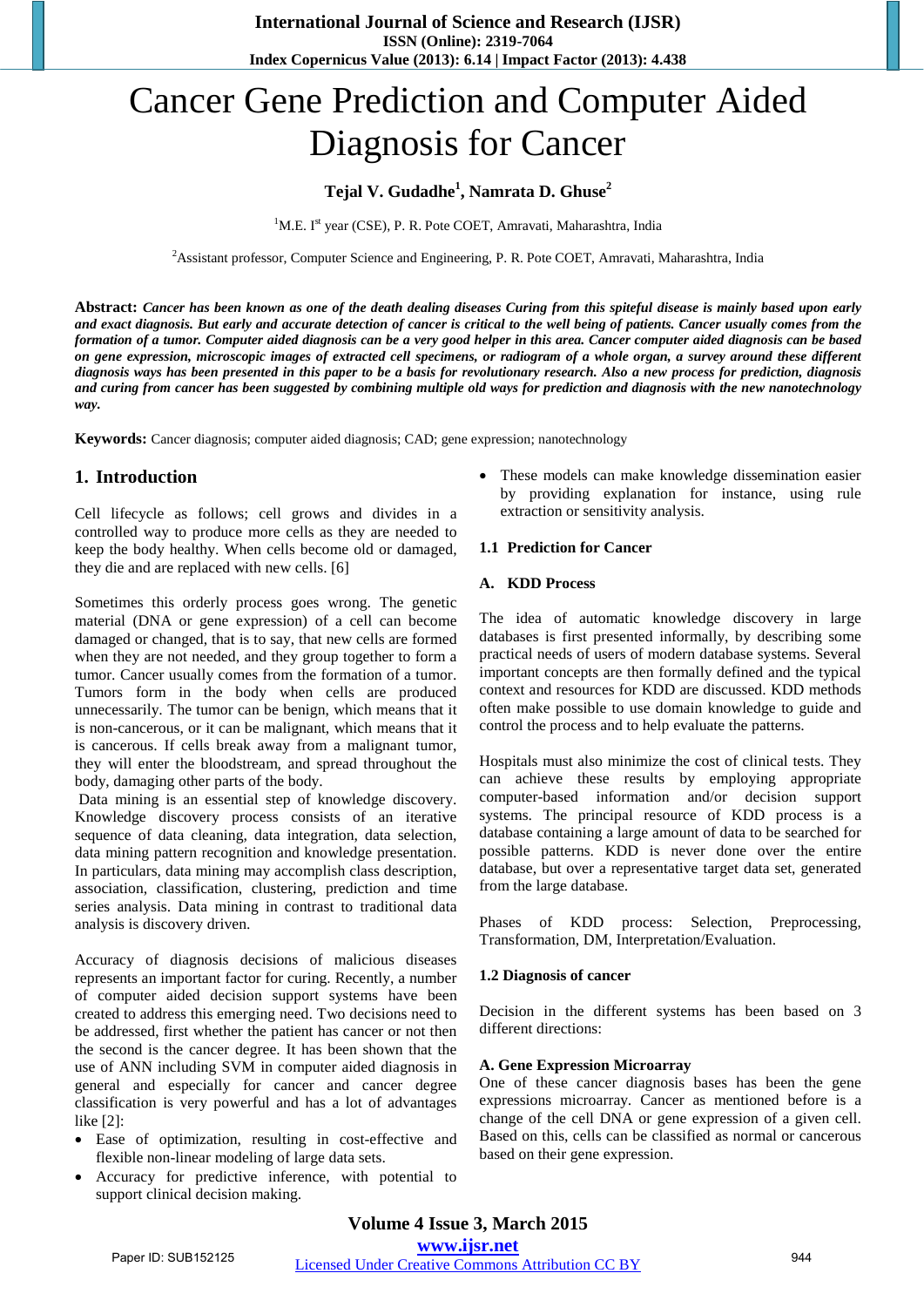### **B. Microscopic cell characteristics**

The cancerous cell nuclei changes in characteristics for example it increases in dimensions, its chromatin density changes etc., because of the genetic changes. All these features changes can be used for classifying the cell in one of 2 classes either cancerous or non-cancerous.

# **C. Radiogram Regions characteristics**

Cancerous tumors are shown in radiograms as regions in the organ with special characteristics and shapes different from the normal organ tissue. Identifying these regions and classifying them whether they are cancerous or benign is another way which is used in cancer diagnosis and it is generally the most common way. There are 3 computerized ways of cancer diagnosis: Gene Expression, Cell Characteristics, and radiogram regions characteristics respectively.

# **2. Literature Review**

Data mining is a technique which provides automatic pattern recognition and tries to uncover patterns in data that are difficult to detect with traditional methods. Data mining techniques form a group of heterogeneous tools and techniques and are used for different purposes. These techniques and methods are based on statistical techniques, visualization, machine learning, etc. Data mining algorithms try to fit a model closest to the characteristics of data under consideration. These Models can be descriptive or predictive. Descriptive models are used to identify patterns in data, clustering, association rules, and visualization are some are the tasks of descriptive modelling.

# **2.1 Micro Array Technology**

Micro array technology provides a tool for estimating expressions of thousands of genes simultaneously. Some steps as follows: Firstly, three-fourth of the samples of data is used to train the Classifier. secondly, the trained classifier is used to predict or test the one-fourth of the samples. The goals of classification are to identify the differentially expressed genes that may be used to predict class membership for new samples.

# **2.2 Noval Method**

The noval method for mutational disease prediction using bioinformatics tools and datasets for diagnosis the malignant mutations with powerful Artificial Neural Network (Backpropagation Network) for classifying these malignant mutations are related to gene(s). This noval method didn't take in consideration just like adopted for dealing, analysing and treat the gene sequences for extracting useful information from the sequence, also exceeded the environment factors which play important roles in deciding and calculating some of genes features in order to view its functional parts and relations to diseases. This method proposing optimal and more accurate system for classification and dealing with specific disorder using back propagation with mean square rate 0.000000001

# **3. Methods**

# **3.1 Back propagation Algorithm**

The Back Propagation Algorithm is a multi-layered Neural Networks for learning rules [4], credited to Rumelhart and McClelland. It produces a prescription for adjusting the initially randomized set of synaptic weights such that to maximize the difference between the neural network's output of each input fact and the output with which the given input is known (or desired) to be associated. Back propagation is a supervised learning algorithm and is mainly used by Multi-Layer- perceptron to change the weights connected to the net's hidden neuron layer(s). The back propagation algorithm uses a computed output error to change the weight values in backward direction [12]. To get this net error, a forward propagation phase must have been done before. The neurons are being activated using the sigmoid activation function while propagating in forward direction.

# **3.2 Gene Expression Microarray**

To use the gene expression microarray based diagnosis support system 3 steps are to be done [3]:

- Gene Selection; which is used to select the genes to be used when comparing the suspected cancerous cells genes this is done to reduce parameters dimensions and avoid overfitting. Without gene selection (If you use all the genes for comparison) decision overfitting may occur; which is creating diagnostic models that may not generalize well to new data.
- Choice of best suited classification algorithm, there are many neural networks and AI based algorithms which may be used for classification of cancerous cells like Nearest Neighbor NN, KNN, Multicategory Support Vector Machines (MC-SVMs), Decision Tree, Weighted Voting, to name a few. System training, to find the parameters which when passed to the newly developed system best suites the cancer diagnosis. Now system will be ready to be used for cancer diagnosis.

# **3.3 Cell Characteristics**

The cell characteristics can show the DNA changes which occurred to the cell and so classify the cell as either cancerous or non-cancerous. Cell characteristics can be calculated through the integral optical density of the cell nuclei and then by comparing this to the reference integral optical density of the normal cells microscopic images, the cell can be classified as normal or cancerous through any classifier program. The above described methodology has been used for classifying the cancer and reference cells extracted from oral mucosa in.

# **Algorithm**

To avoid overfitting, you first choose the relevant features in the optical microscopic image of the cell nuclei and then specify the normal values of the selected features.

When a new cell is to be checked whether it is cancerous or not, the Euclidean distance is measured between the selected features array and its counterpart in the normal cells then a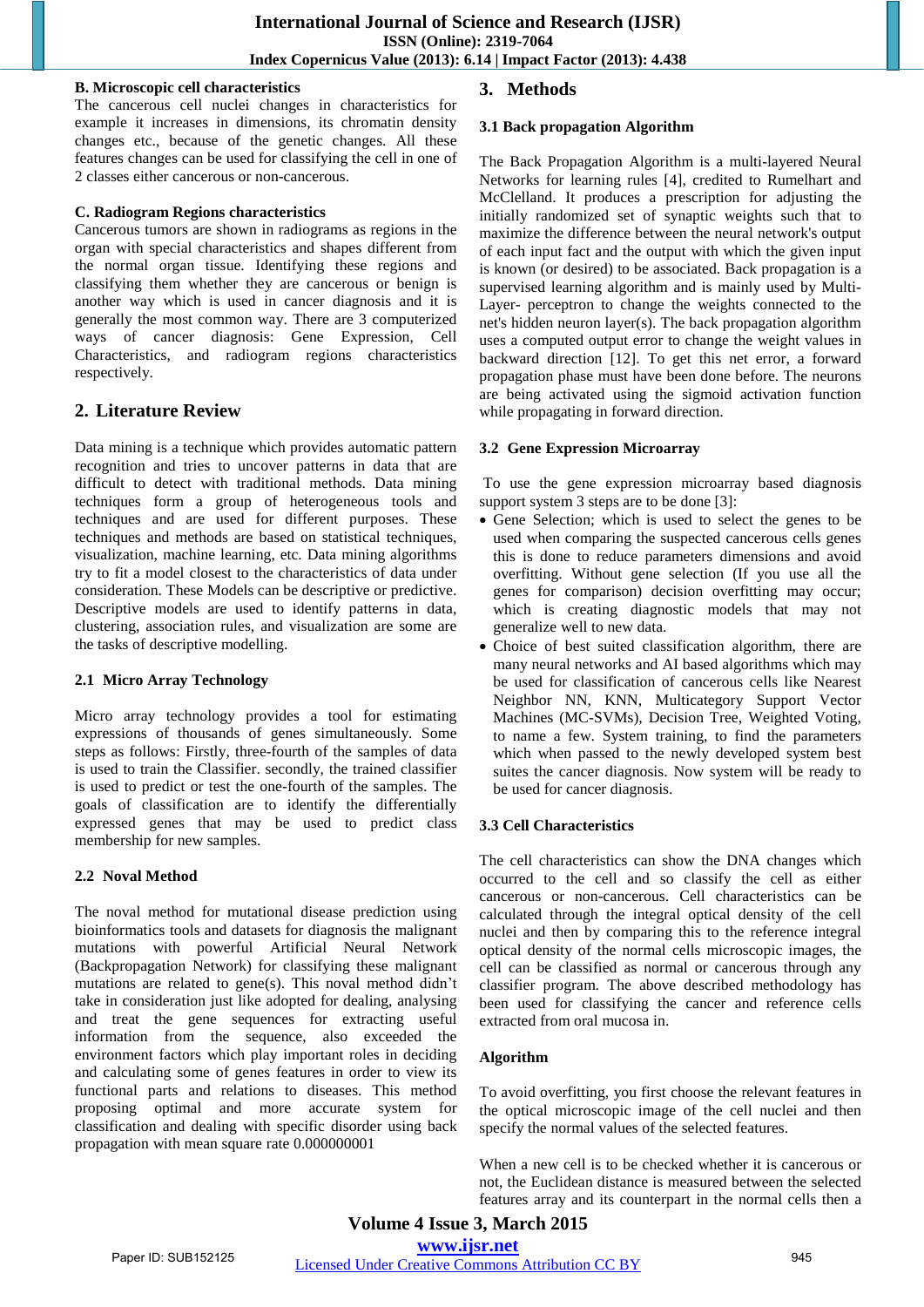classifier like KNN (K Nearest Neighbor), fuzzy KNN, or SVM is used to finally classify the cell as cancerous or not cancerous as shown in figure 1 [9]. The classification accuracy result when this experiment was done is lying between95.5 – 95.7, and the best classifier with lowest computational cost was the SVM based on Radial Basis Function (RBF) using a set of 2 features only.

This technique is classifying any cell in one of 2 classes cancerous or normal. The best application of this technique is for the choice of the cells to be used for further analysis on the cancer degree of the patient, which is currently a manual process. Based on the cancer degree the corresponding treatment is chosen.



**Figure 1:** Algorithm for cell classification between cancerous and noncancerous. [9]

### **3.4 Radiogram Characteristics**

If we can segment the tumors regions from normal organ tissue and then classify cancerous tumors from benign ones through ANN classifiers while deducing the cancer degree of the cancerous tumors through ANN classifier too. This can be a defined as a process for computer aided cancer diagnosis from radiogram characteristics. This has been used in lung cancer, prostate cancer, breast cancer ...etc.

Cancerous lung nodules and their degree have been detected using this process when applied to a chest X-ray using the fact that the nodules are relatively low-contrast white circular objects within the lung field and the cancerous nodules are different in intensity, uniformity, roughness, regularity, directionality, coarseness, smoothness and granulation.

For lung nodules detection too , and the paper suggests applying multi-scale 2D filter on continuous CT slices of lung suspected nodules and then apply an AND operator between the different results of the filter to finally lead for an efficient non-time consuming detection of lung nodules. While in, 3 SVM classifiers were combined using logical gates with Hippocrates-mst system to detect breast cancer from micro calcifications appearing in a mammogram.

They extracted from the FDG-PET image of the whole body the positive Gauss curvature and the negative mean curvature as the cancerous regions candidate then based on the Size, existence position, maximum intensity of the interesting peak surface, intensity difference between the interesting peak surface region and its circumference region they classify the region as really cancerous or not. This is a way to diagnose cancerous regions in the whole body rather than one organ.

# **4. Conclusion**

This paper presents a primary research on predicting survival times for cancer patients based on clinical data, blood test results, and weight-loss assessment. We combined all data set and use feature selection to extract useful attributes and survey on the different methods which can be used for computer aided cancer diagnosis and suggested a new futuristic way for curing from this deadly disease by combining cancer regions and cells classifiers together with nanotechnology.

# **5. Future Work**

Obvious feature work includes discovering a more accurate and appropriate model and determining whether our model can be better than what is practicing in the hospital. Also, it will be better if we can gather more available data for analysis, which will definitely, improve both the consistency of our data set and the usability of our results. For future works, we are looking to try different kind of feature selection, e.g., using Lasso algorithm. The drawback with lasso is it cannot reduce number of features to less than number of data points. However, this does not apply tour data set as we have more data points comparing to number of features. The other future work is applying neural network for the prediction similar to the approach discussed in [3]. However, setting the parameters in the neural network is always really hard. Finally, it worth to try to use semisupervised learning algorithm instead of removing the unlabeled data from the data set.

### **References**

- [1] Bellaachia, A., and Guven, E. Predicting Breast Cancer Survivability Using Data Mining Techniques.
- [2] Bittern, R., Dolgobrodov, D., Marshall, R., Moore, P., Steele, R., And Cuschieri, A. Artificial Neural Networks In Cancer Management. E-Science All Hands Meeting 19 (2007),
- [3] Djebbari, A., Liu, Z., Phan, S., And Famili, F. International Journal Of Computational Biology And Drug Design (Ijcbdd). 21st Annual Conference on Neural Information Processing Systems (2008).